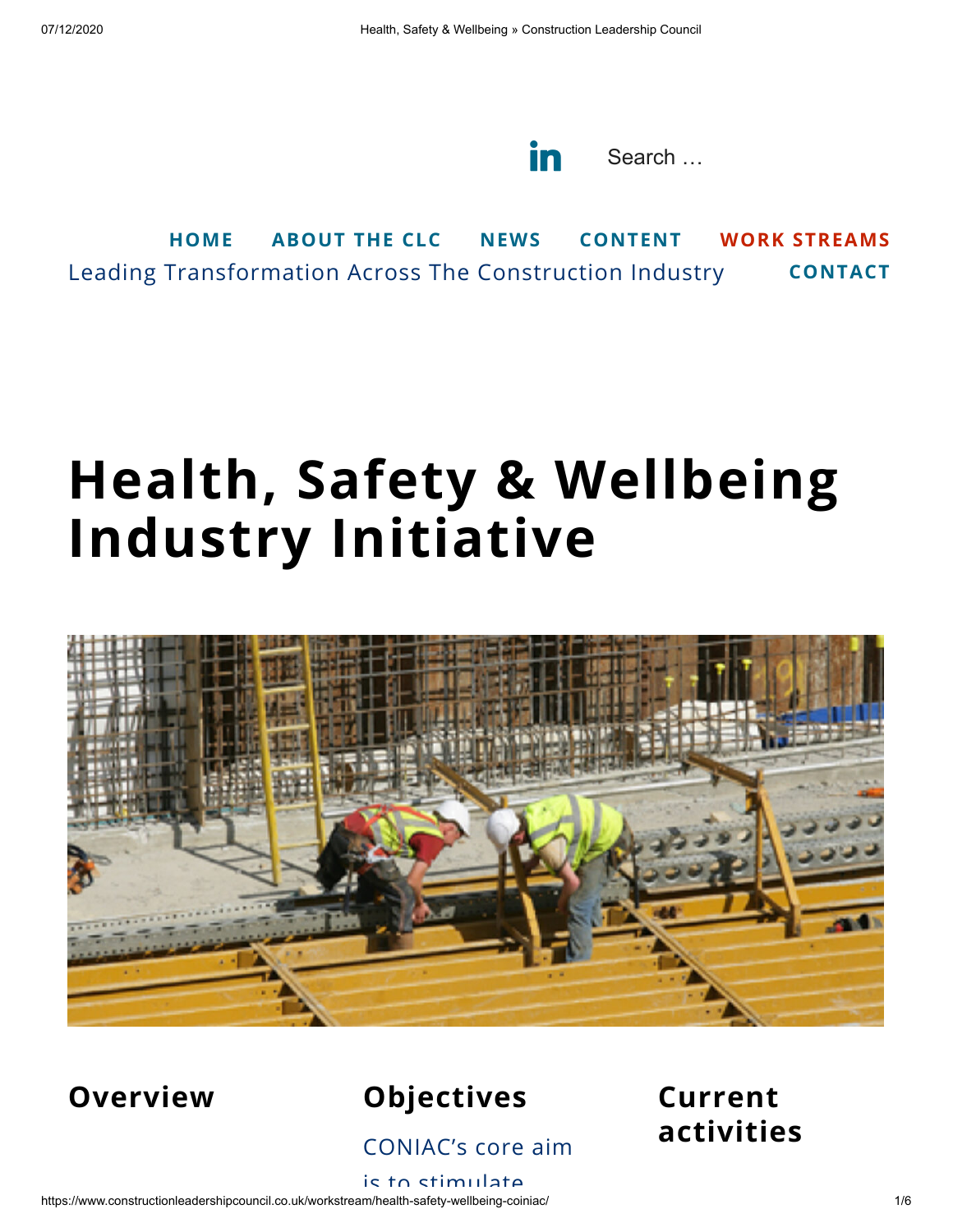CONIAC was set up at the introduction of the Health and Safety at Work Act in 1974 alongside a raft of other industry advisory committees. It is one of the remaining tripartite crossindustry health and safety organisations. It has gone through a series of reconstitutions and is currently organised into 4 working groups and a steering group.

The working groups are: Managing risk well, Tackling ill health, Keeping Pace with Change, and Supporting Small Employers. The chairs of the groups along with

action aimed at securing better health and safety outcomes in the construction industry.

The current primary objectives that CONIAC is seeking to advance are found within

the existing HSE construction sector plan – embedding CDM, tackling occupational ill health (lung disease, MSDs and stress &depression), and supporting small employers.

In recent years CONIAC has worked to ensure alignment with the HSE strategy 'Helping Great Britain Work Well' and to become

This broadly falls in to four categories –

1. Research – For example the Keeping Pace with Change working group has undertaken a review of designer risk education to understand more about the skill base of new designers joining the industry. The Supporting Small Employer working group commissioned a wide ranging survey of attitudes towards health and safety from small construction businesses. This research is now being used to develop new interventions.

2. New guidance – For example the Managing Risk Well working group drafted guidance on competence and responsibilities for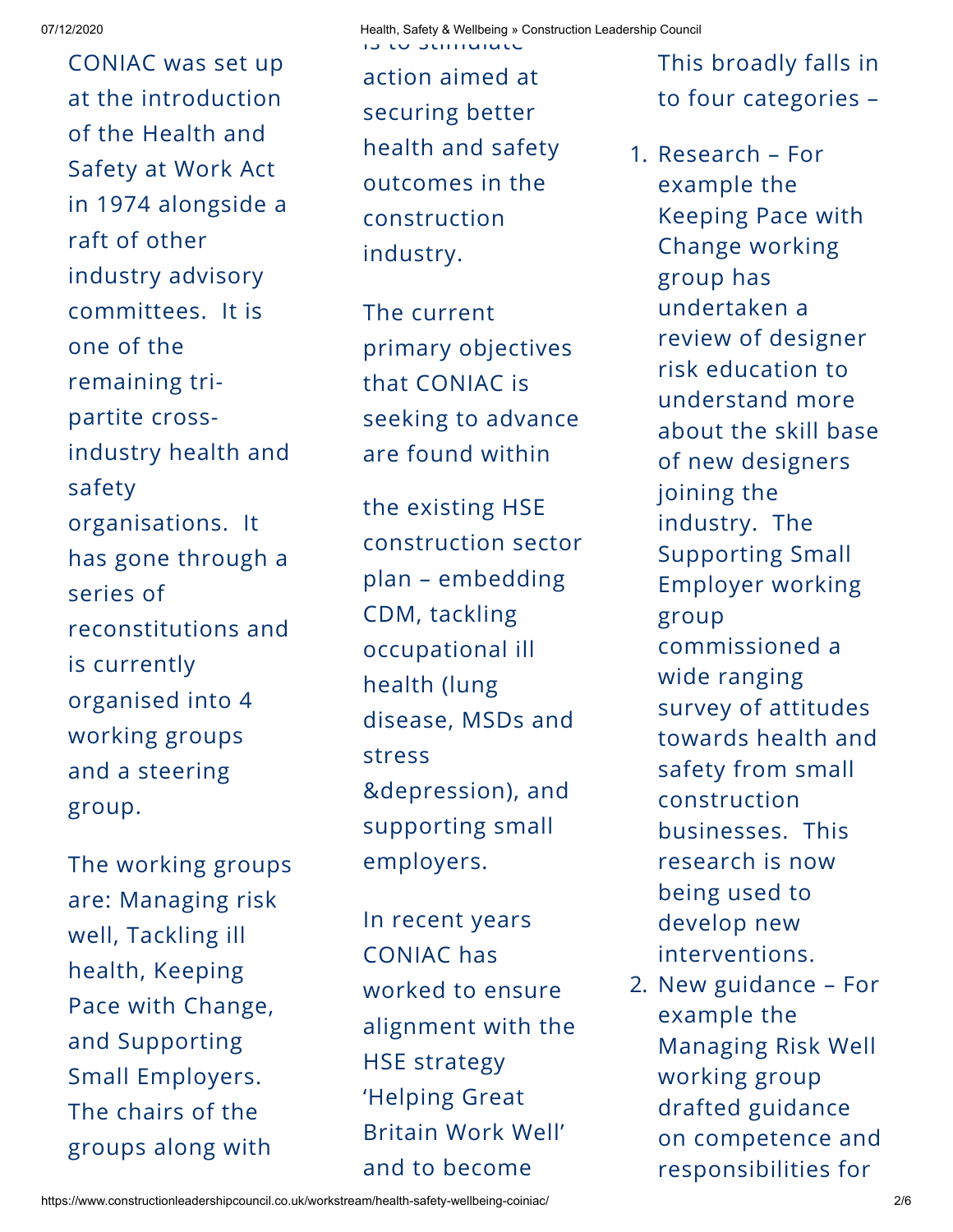TU representatives meet tri-annually as the Acting Together Steering Group sets out in the CONIAC workplan.

more orientated towards delivery rather than consultation. The aim has been to move away from top-down HSE led activity to joint working with industry.

The strategy of increased working and collaboration with industry has resulted in closer working arrangements with the Construction Leadership Council (CLC). HSE and CLC have developed a terms of reference for jointly delivering better Health and Safety Outcomes in the construction industry and this forms part of the CLC Road to

fire safety in construction and 'Safety steps' guidance on working at height. The Tackling Ill Health working group advised on the development of a new Construction 'Talking Toolkit' for small employers to use to tackle stress.

- 3. New interventions – For example the Supporting Small Employer working group introduced the 'Client Buddy' scheme where larger experienced clients could support newer, smaller client at complying with CDM.
- 4. Developing increased collaboration and change management programmes across the industry resulting in targeted interventions. Resulting in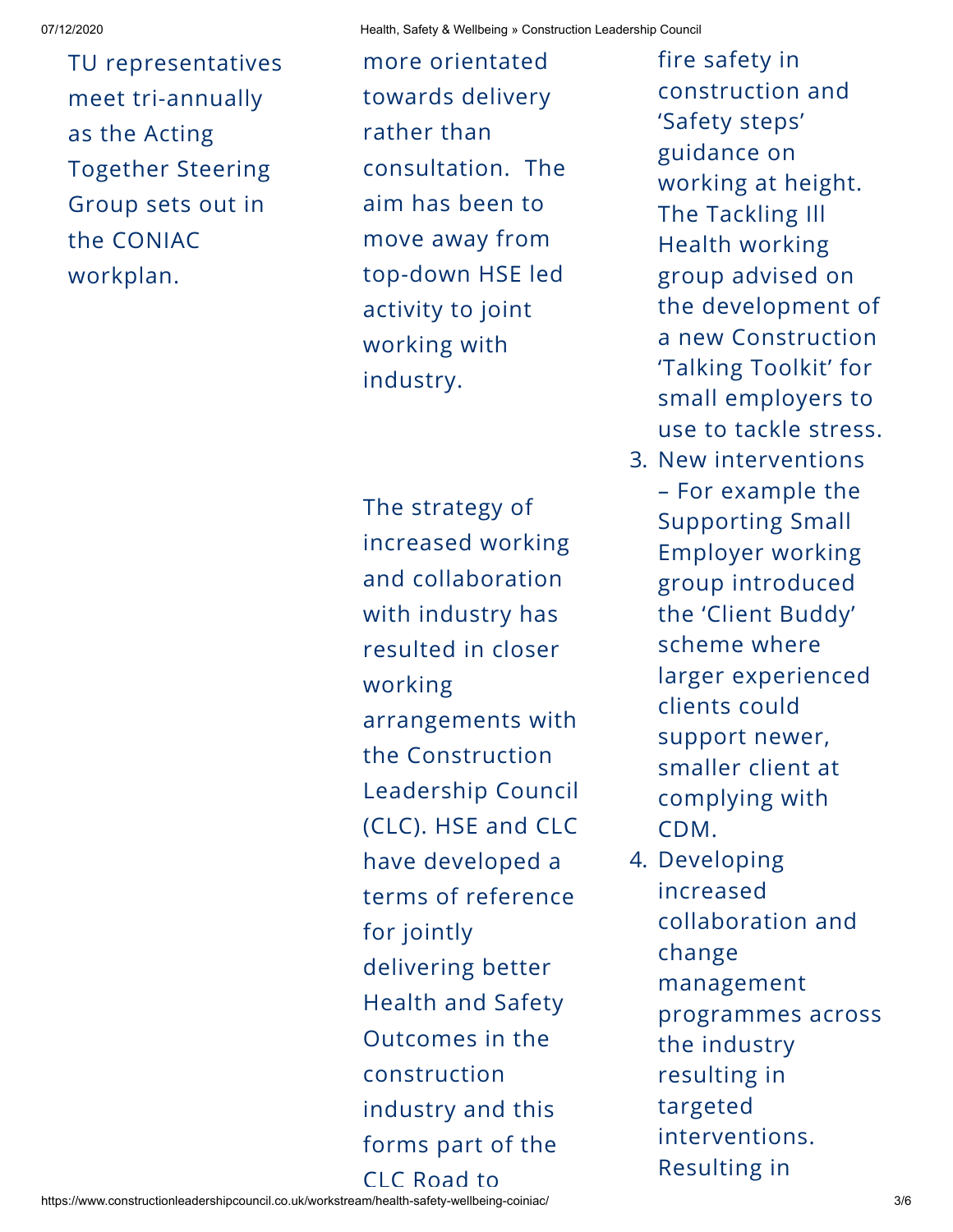07/12/2020 Health, Safety & Wellbeing » Construction Leadership Council CLC Road to

recovery Map.

By bringing the CLC H&S work group together with CONIAC it is planned to increase focus on health and safety outcomes to earlier in the CDM process in terms of design,

planning and resulting in better business.

permanent long term improvements throughout the construction sector.

### **Leads**



#### **Sarah Jardine**

Head of Construction Division, Health & Safety Executive



#### **Dylan Roberts**

Director Health, Safety & Wellbeing, Skanska UK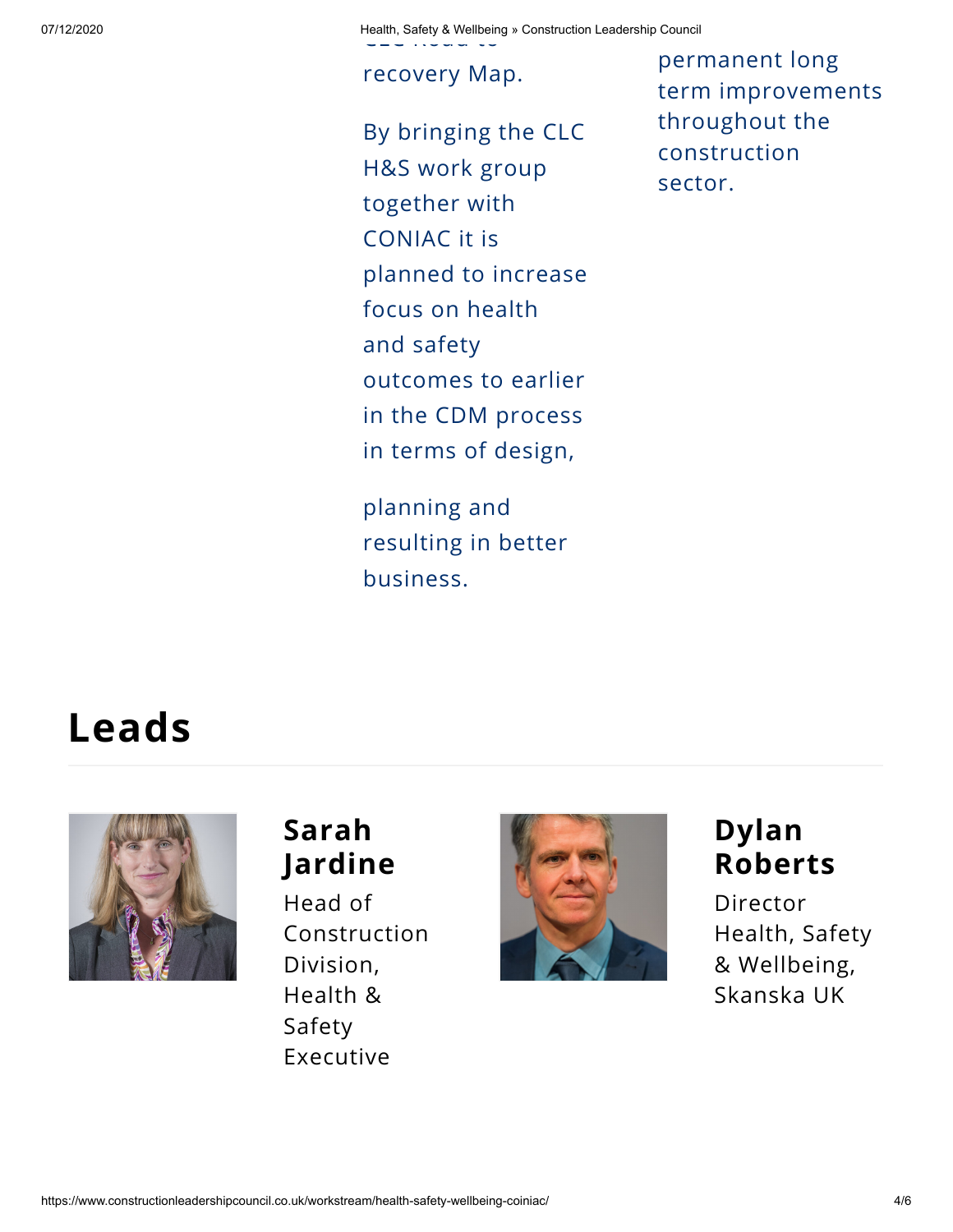## **Sector Working Groups**



### **Industry initiatives**

| Industry Change $\Box \subset \mathsf{People} \subset \Box$ Commercial |                    |                               |               |                                      |        |    |
|------------------------------------------------------------------------|--------------------|-------------------------------|---------------|--------------------------------------|--------|----|
| Net<br>/ Arn<br>Carbon                                                 | Dioital<br>Network | Manutactu Runbolino<br>Safety | <b>Skills</b> | Health<br>Safah<br>Network Wellbeing | Models | 8. |